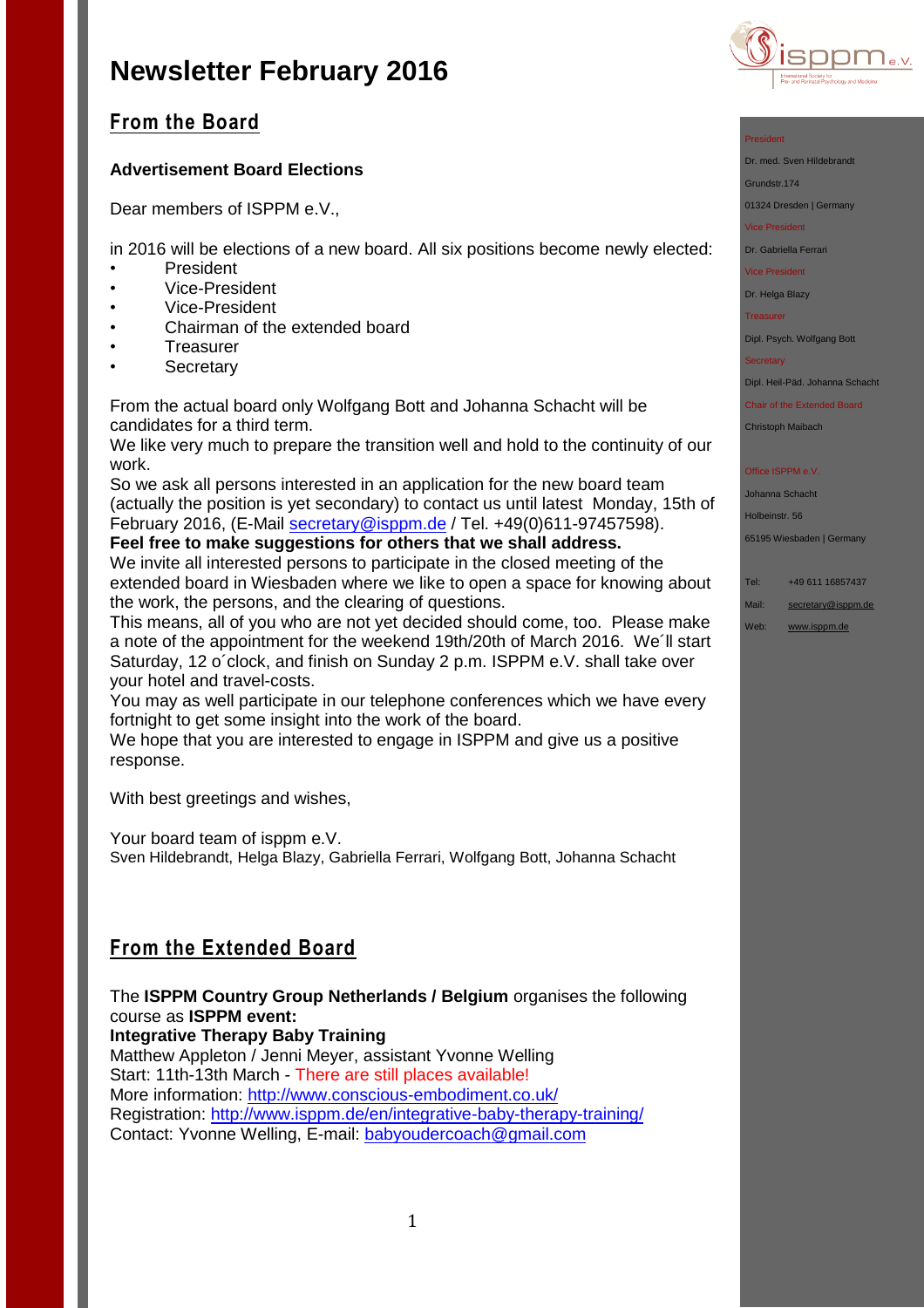

President

Dr. med. Sven Hildebrandt

Grundstr.174

01324 Dresden | Germany

Vice President

Dr. Gabriella Ferrari

Vice President

Dr. Helga Blazy

Treasurer

Dipl. Psych. Wolfgang Bott

**Secretary** 

Dipl. Heil-Päd. Johanna Schacht

Chair of the Extended Board Christoph Maibach

**Office ISPPM e.V** 

Johanna Schacht Holbeinstr. 56 65195 Wiesbaden | Germany

Tel: +49 611 16857437 Mail: [secretary@isppm.de](mailto:secretary@isppm.de)

Web: [www.isppm.de](http://www.isppm.de/)

The following new Work Groups are looking for further members. In case of interest, please contact the persons indicated!

### **Work Group ..Womb Twin Survivor"**

Contact: Petra Becker and Britta Steinbach, E-Mail: [info@twin-light.de](mailto:info@twin-light.de)

### **Work Group** "Prevention in Obstetrics"

Contact: Judith Raunig, Vienna, E-Mail: [info@nach-dem-kaiserschnitt.at](mailto:info@nach-dem-kaiserschnitt.at)

**Work Group "Children's Rights"** should already take up its work provisionally until the work group would be formally founded at the next general meeting. Anyone interested in participating in this working group, please contact the board via E-mail: [secretary@isppm.de](mailto:secretary@isppm.de)

## **Report from the Country Group UK**

ALL PARTY PARLIAMENTARY GROUP (APPG) CONCEPTION TO AGE 2: **THE FIRST 1001 DAYS** 2016 PROGRAMME OF EVIDENCE SESSIONS REPORT OF SESSION 1: 1st February 2016: Building Great Britons – Our Plans for 2016

### By Antonella Sansone

It is a remarkable experience for a pre and perinatal healthcare professional to attend meetings at the House of Commons in the Parliament, to discuss with policy makers who have actively put parents and babies at the centre of their attentions and decision making. 2016 opens a key opportunity for the APPG Conception to Age 2 to influence Government further after the re-launch of the 1001 Critical Days Manifesto, as last 2015 parliamentary debate of life chances strategy begins to unfold. The APPG Conception to Age 2 is a campaign which acknowledges the impact of the pre- and perinatal period and parenting support on children's health and the welfare of society and economy and the vital importance of provision of UK Specialist Community Perinatal Mental Health Teams.

My intention is to create a relationship between the ISPPM, of which I am an Extended Board member, and the APPG, especially as an expert of the motherpreborn relationship and mindfulness as a preventive nurturing practice for both pre/perinatal healthcare professionals and prospective/new parents. Awareness of prenatal experiences and the preborn as a sentient being (and the scientific and clinical evidence supporting it) is generally still poor in the academic world as well as among professionals in UK. Enhancing this awareness seems to me an effective strategy to introduce the ISPPM through my meetings at the Parliament, and particularly my other events such as workshops, seminars, interactions with other healthcare professionals, conferences etc. If the ISPPM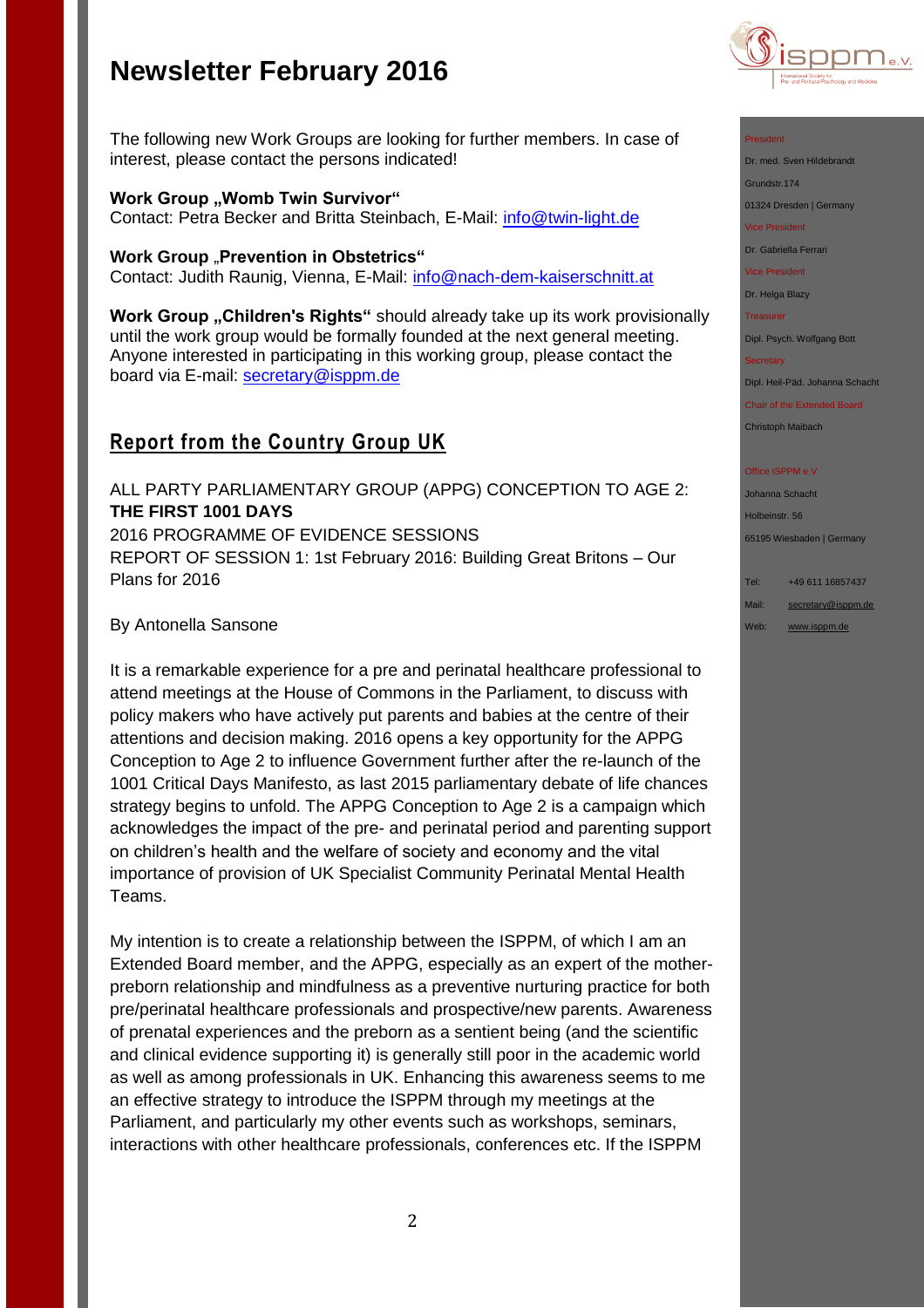wants to be international, this kind of strategy could support its exchanges with other countries' organizations. However, one of the major challenges is UK's resistance, especially in some environments, to opening to exchanges with foreigner organisations, associations and societies.

As a member of this APPG campaign, I have been invited to the 2016 programme of APPG meetings which will bring into sharp focus some key recommendations to offer the government in this year of social renewal and social justice that the prime minister has declared. I want to highlights this sense of being innovative and strategic together to draw upon the preventive strategy of the 1001 Critical Days Manifesto and its implementation for vulnerable infants, toddlers and their families from the antenatal period onwards. It was so refreshing for me (as a pre- and perinatal psychologist and educator) to see the highlight now on prevention of perinatal mental illnesses and focus on pregnancy. It is this strategic program which puts UK on the frontline and could offer a model for other countries. The challenges are huge, but synergy and a communal child-parent centred philosophy will be our very strength.

After welcome and introduction by Clair Rees, Parent-Infant Partnership (PIP) UK, some recommendations were made by Chairman PM Tim Loughton, so that achieving the very best experience for children in their first 1001 days can become a mainstream undertaking by all political parties and a key priority for the National Health System (NHS) England. I am synthetizing these recommendations so that the ISPPM, as well as other organisations, can be inspired in making the way to a real change involving the Parliament as well as the entire community of pre- and perinatal healthcare practitioners. We can then truly create a global philosophy and strategies for the wellbeing and sustainability of the entire humanity.

### Conclusion 1

We want to create children who at the end of their first 1001 days have the social and emotional resources that form a strong foundation for good citizenship.

### Conclusion 2

Without intervention, there will be in the future, as there was in the past, high intergenerational transmission of disadvantage, inequality, dysfunction and child maltreatment. These self-perpetuating cycles create untold and recurrent costs for society. The economic value of breaking these cycles will be enormous.

### Recommendations:

Achieving the very best experience for children in their first 1001 days should be a mainstream undertaking by all political parties and a key priority for NHS England. Recognising its influence on the nature of our future society, the



### President

Dr. med. Sven Hildebrandt Grundstr.174 01324 Dresden | Germany Vice President Dr. Gabriella Ferrari Vice President

Dr. Helga Blazy

**Treasurer** 

Dipl. Psych. Wolfgang Bott

**Secretary** 

Dipl. Heil-Päd. Johanna Schacht

Chair of the Extended Board Christoph Maibach

#### Office ISPPM e.V

Johanna Schacht Holbeinstr. 56 65195 Wiesbaden | Germany

# Tel: +49 611 16857437

Mail: [secretary@isppm.de](mailto:secretary@isppm.de) Web: [www.isppm.de](http://www.isppm.de/)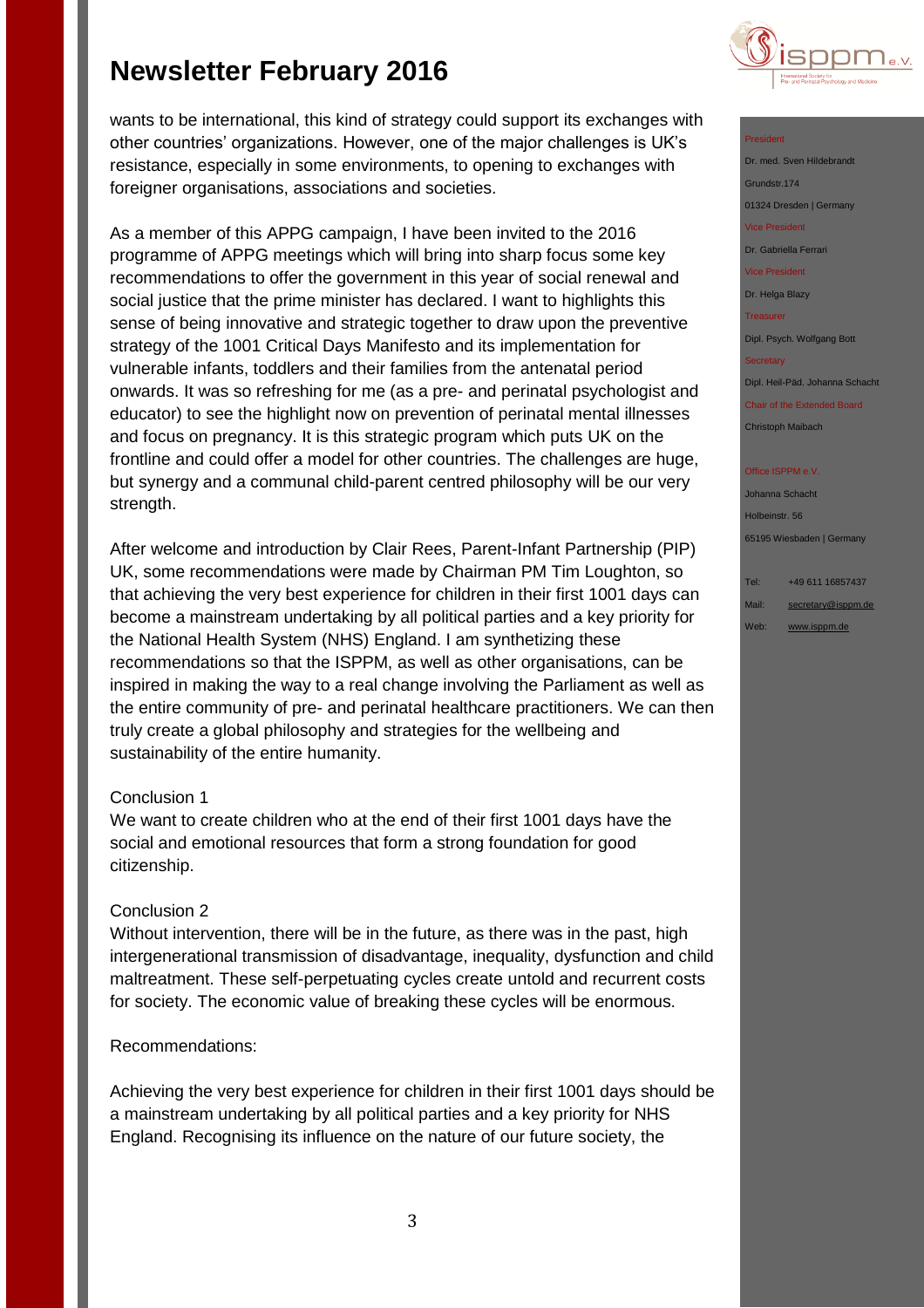

priority given to the first 1001 days should be elevated to the same level as Defence of the Realm.

Require local authorities and Health & Wellbeing Boards to prioritise all factors leading to the development of socially and emotionally capable children at age 2, by adopting and implementing a 1001-days strategy in collaboration with their partner agencies, within 5 years.

National government should establish a 1001-days strategy fund to support local authorities to make a decisive switch over the next 5 years, to a primary preventive approach in the first 1001 days.

Appoint a Minister for Families and Best Start in Life with cross-departmental responsibility, drawing together all relevant departmental ministers, with a remit to draw up a 1001-days strategy Masterplan within 12 months of the election.

Make joint inter-agency training on the importance of the early years for social and emotional development, for all professionals working with children and families in the early years, a priority of the 1001-days strategy.

Children's centres should become a central source of support for families in the early years with access to multi-agency teams and multiple on-site services including health visiting, GP (general practitioner) services, housing, finance, parenting classes, birth registration, library and other community services.

Research evidence and good local area data are necessary to ensure effective changes are implemented to services. Where data and evidence are not available, these should be prioritised and supported with appropriate funding.

Essentials of a good local primary prevention approach:

- 1) Good universal services
- 2) Central role of children' centres
- 3) Universal early identification of need for extra support
- 4) Good antenatal services
- 5) Good specialised perinatal mental health services
- 6) Universal assessment and support for good attunement between parent and baby
- 7) Prevention of child maltreatment

In the following discussion important points were highlighted by professionals as well as mothers who experienced perinatal illnesses and transformed it into a constructive inspiring experience for others. Our front bench was under the spotlight. I would like to commend Consultant Obstetrician Raja Gangopadhyay, who discussed about the importance of good antenatal education, robust psychological care (during pregnancy and beyond) to prevent perinatal mental illness, and more importantly putting the mothers and fathers first and foremost in the centre of care and decision making, Elaine Hanzack, a mother who suffered severe perinatal psychosis (until she found a psychiatrist able to 'listen'

### President

Dr. med. Sven Hildebrandt Grundstr.174 01324 Dresden | Germany

Vice President

Dr. Gabriella Ferrari

Vice President

Dr. Helga Blazy

Treasurer

Dipl. Psych. Wolfgang Bott

**Secretary** 

Dipl. Heil-Päd. Johanna Schacht

Chair of the Extended Board Christoph Maibach

**Office ISPPM e.V** 

Johanna Schacht Holbeinstr. 56 65195 Wiesbaden | Germany

Tel: +49 611 16857437 Mail: [secretary@isppm.de](mailto:secretary@isppm.de)

Web: [www.isppm.de](http://www.isppm.de/)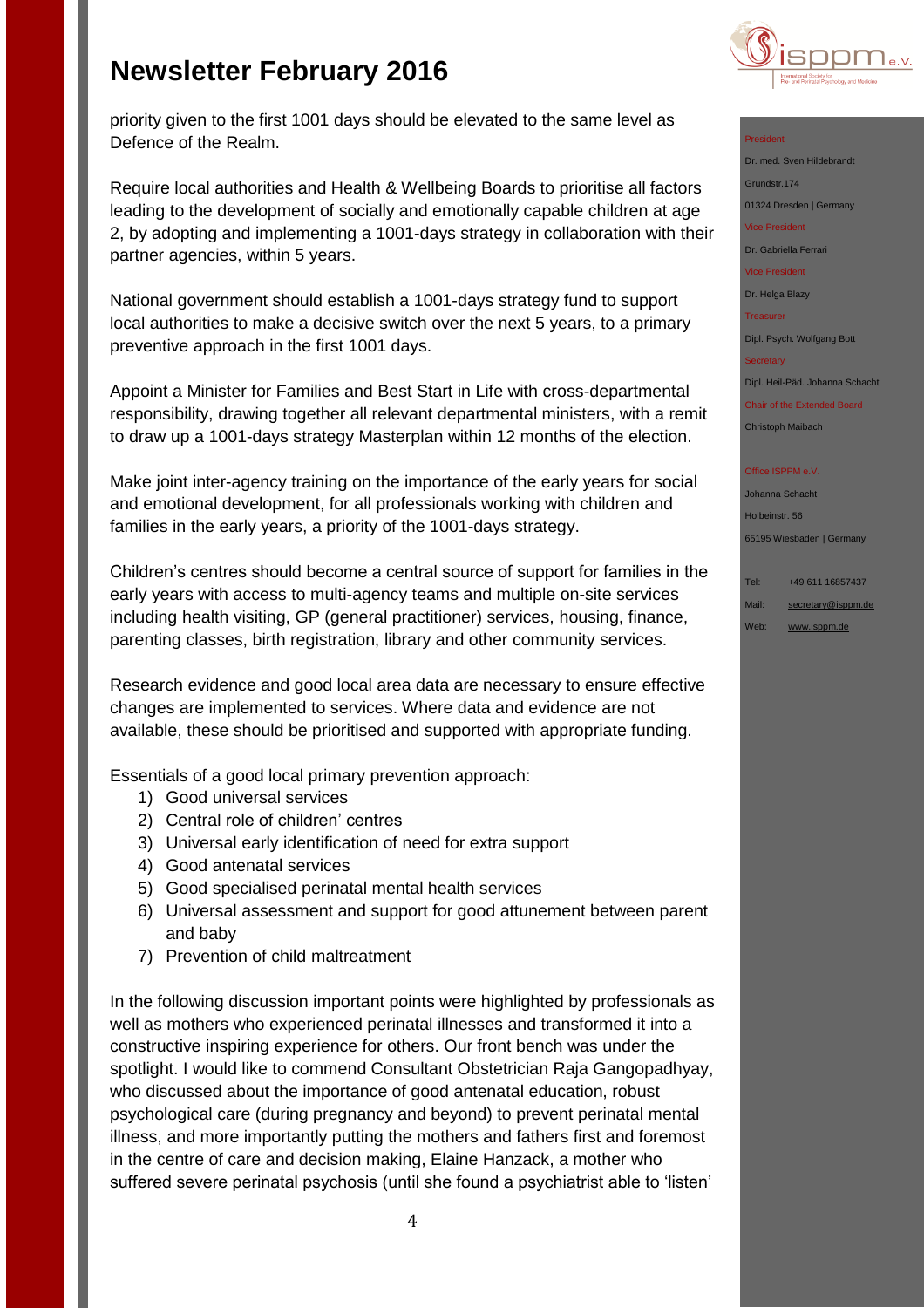and 'connect') and has become an author and speaker to inspire other mothers, for highlighting the importance of pre-pregnancy care and counselling, especially for women who lost their child, Kathryn De Vecchi, for discussing the importance of involving treasury team and myself, Antonella Sansone, for discussing the importance of research on mindfulness as a nurturing preventive practice in pregnancy and an integrative approach with mind and body.

These connections also open to new possibilities and opportunities. For instance, I have been invited by Mr Raja Gangopadhyay, also representative of the Maternal Mental Health Alliance, to give a presentation for the obstetrics trainees on mindfulness and attachment, introducing concepts of the mind and mental health to future obstetricians and the importance of an integrative approach to pre and perinatal care. Raja and I have planned to organise a conference for PARENTS, though also open to heath care practitioners. He has also accepted my invitation to contribute to my workshop with his exceptional concern about pregnant women's and new mothers' mental health. Hopefully this is one true route to integrating all professional trainings involved in pre and perinatal care with an interdisciplinary education in prenatal experiences, mother-preborn relationship and maternal/infant mental health.

Acknowledgment of any reference to this report is appreciated.

# **From the network**

**APPPAH Newsletter February** [Download here](http://campaign.r20.constantcontact.com/render?ca=628da49b-518c-4cbf-8433-0110b7592763&c=4f6f8db0-4312-11e3-9474-d4ae527557ea&ch=5087b470-4312-11e3-955a-d4ae527557ea)

**APPPAH's youtube channel**: <https://www.youtube.com/channel/UCKqTSGDdIIyTH5vDkizdIdw>

An Overview of **APPPAH's 2015 Congress:** [https://birthpsychology.com/press](https://birthpsychology.com/press-room/overview-apppahs-2015-congress)[room/overview-apppahs-2015-congress](https://birthpsychology.com/press-room/overview-apppahs-2015-congress)

**Proceedings** Congress in Belgrad 2015 **1st International Congress on Psychological Trauma: Prenatal, Perinatal & Postnatal Aspects (PTPPPA 2015)** Download here:

[http://www.iefpg.org.rs/Conference/2015/2015\\_PTPPPA\\_PROCEEDINGS.pdf](http://www.iefpg.org.rs/Conference/2015/2015_PTPPPA_PROCEEDINGS.pdf)



### President

Dr. med. Sven Hildebrandt Grundstr.174 01324 Dresden | Germany Vice President Dr. Gabriella Ferrari Vice President Dr. Helga Blazy

**Treasurer** 

Dipl. Psych. Wolfgang Bott

**Secretary** 

Dipl. Heil-Päd. Johanna Schacht

Chair of the Extended Board Christoph Maibach

#### **Office ISPPM e.V**

Johanna Schacht Holbeinstr. 56 65195 Wiesbaden | Germany

Tel: +49 611 16857437 Mail: [secretary@isppm.de](mailto:secretary@isppm.de) Web: [www.isppm.de](http://www.isppm.de/)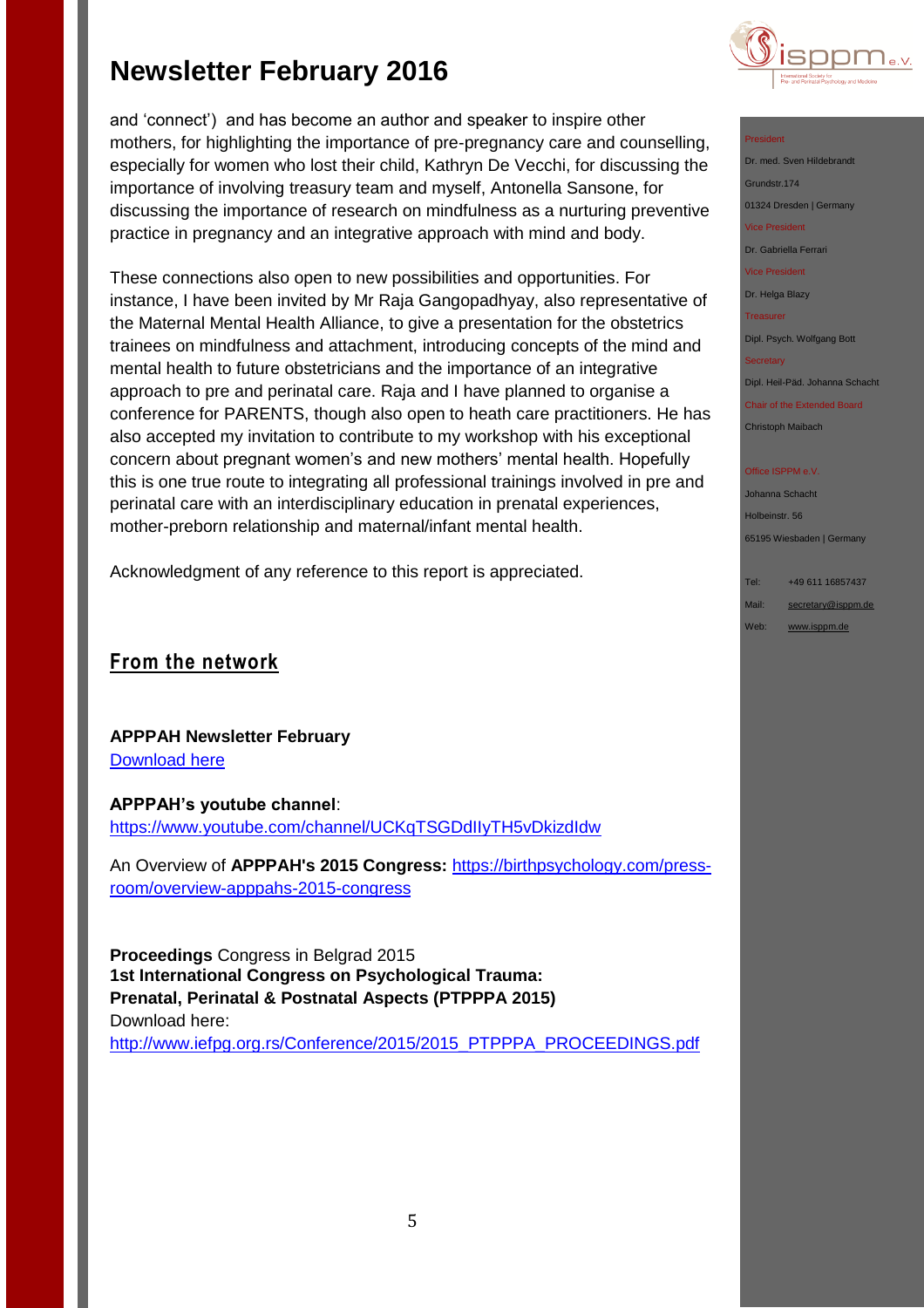

## **† Paula M.S. Ingalls**

Late last year our member Paula Ingalls (1941 - 2015) died. She was born in 1941 in the Netherlands, emigrated in 1969 in the USA. She was a freelance researcher and lectured around the world.



Her main topic of research and publications has been prematurity.

Her articles have been published in the International Journal of Pre- and Perinatal Psychology and Health, International Journal of Pre- and Perinatal Psychology and Medicine, WAIMH.

In 2002 she self-published a collection of poems and photographs, titled "Christmas Remembrances". Her extensive book "In search of my mind and soul: Birth [traumas and beyond"](http://www.amazon.com/search-mind-soul-traumas-beyond-ebook/dp/B013WQV656/ref=asap_bc?ie=UTF8) is available in bookstores.

For more information from our fields please visit our [facebook page.](https://www.facebook.com/ISPPM-eV-124066644364106/)

# **Events Diary**

## **Dates isppm e.V.**

**19/20 March 2016 Meeting of the extended board and the scientific advisory board of isppm e.V. Beginning: Saturday 12.00 h, End: Sunday 14.00 h**

Wilhelm-Kempf-Haus, Wiesbaden

**October 21 – 23, 2016 28th Annual Conference in Stolpen near Dresden Attachment/Bonding and birth in the transgenerational context** Birth as a resilience factor mental health Mental Health as a resilience factor of birth Call for Abstracts: <http://www.isppm.de/en/october-21-23-2016-28th-isppm-annual-conference/>

#### President

Dr. med. Sven Hildebrandt Grundstr.174

01324 Dresden | Germany

ice President

Dr. Gabriella Ferrari

Vice President Dr. Helga Blazy

Treasurer

Dipl. Psych. Wolfgang Bott

**Secretary** 

Dipl. Heil-Päd. Johanna Schacht

Chair of the Extended Board Christoph Maibach

#### Office ISPPM e.V

Johanna Schacht Holbeinstr. 56 65195 Wiesbaden | Germany

Tel: +49 611 16857437 Mail: [secretary@isppm.de](mailto:secretary@isppm.de) Web: [www.isppm.de](http://www.isppm.de/)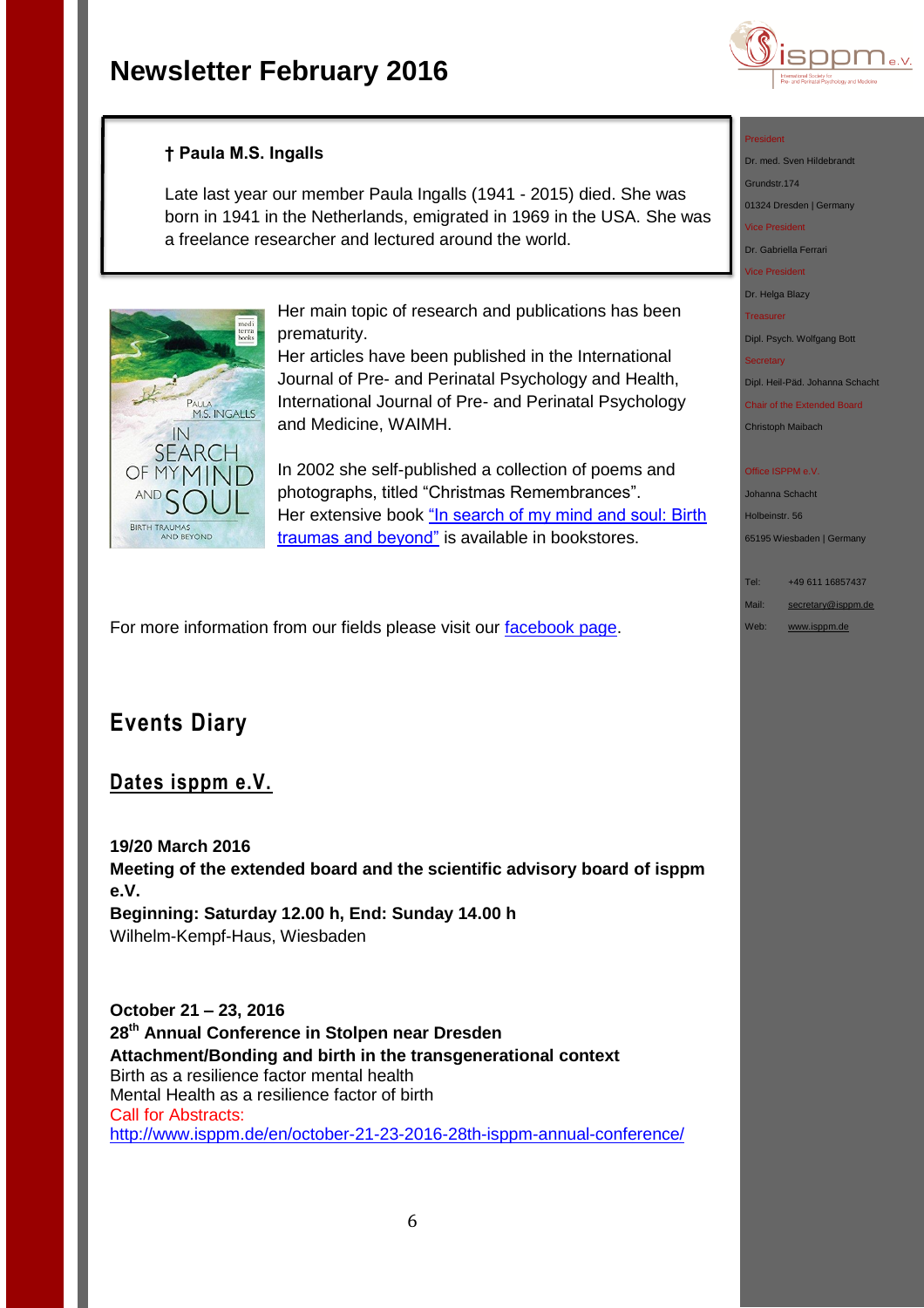

**April 6–10, 2016 Midwifery Today Conference Honoring Our Past, Embracing Our Future** Harrisburg, Pennsylvania <http://midwiferytoday.com/conferences/Harrisburg2016/default.asp>

**May 17 – 20, 2016** 21st International Congress of A.P.P.A.C. Athens, Greece <http://www.appac.gr/displayitm1.asp?itmid=18&lang=en>

**May 29 – June 2, 2016** 15th WAIMH World Congress **Infant Mental Health in a rapidly changing world: Conflict, adversity, and resilience** Hosted by Israeli and Palestinian Infant Mental Health Associations, Prague <http://www.waimh.org/i4a/pages/index.cfm?pageid=3298>

**June 10 – 12, 2016**  Bondingsanalysis Conference **"Der Neuland Seefahrer beginnt die Reise"** Cologne [Flyer Download](http://www.isppm.de/wp-content/uploads/2016/02/Flyer-BA-Tagung_2016.pdf)

**June 15 – 18, 2016 XXV European Congress of Perinatal Medicine (ECPM)** organized by the European Association of Perinatal Medicine (EAPM) Maastricht [https://www.eiseverywhere.com//ehome/144836](https://www.eiseverywhere.com/ehome/144836)

**September 3 – 9, 2016 Healthy Birth, Healthy Earth** A Findhorn Foundation Conference <https://www.findhorn.org/programmes/193/>



President

Dr. med. Sven Hildebrandt

Grundstr.174 01324 Dresden | Germany

Vice President

Dr. Gabriella Ferrari

Vice President

Dr. Helga Blazy Treasurer

Dipl. Psych. Wolfgang Bott

**Secretary** 

Dipl. Heil-Päd. Johanna Schacht

Chair of the Extended Board Christoph Maibach

Office ISPPM e.V.

Johanna Schacht Holbeinstr. 56 65195 Wiesbaden | Germany

Tel: +49 611 16857437

Mail: [secretary@isppm.de](mailto:secretary@isppm.de)

Web: [www.isppm.de](http://www.isppm.de/)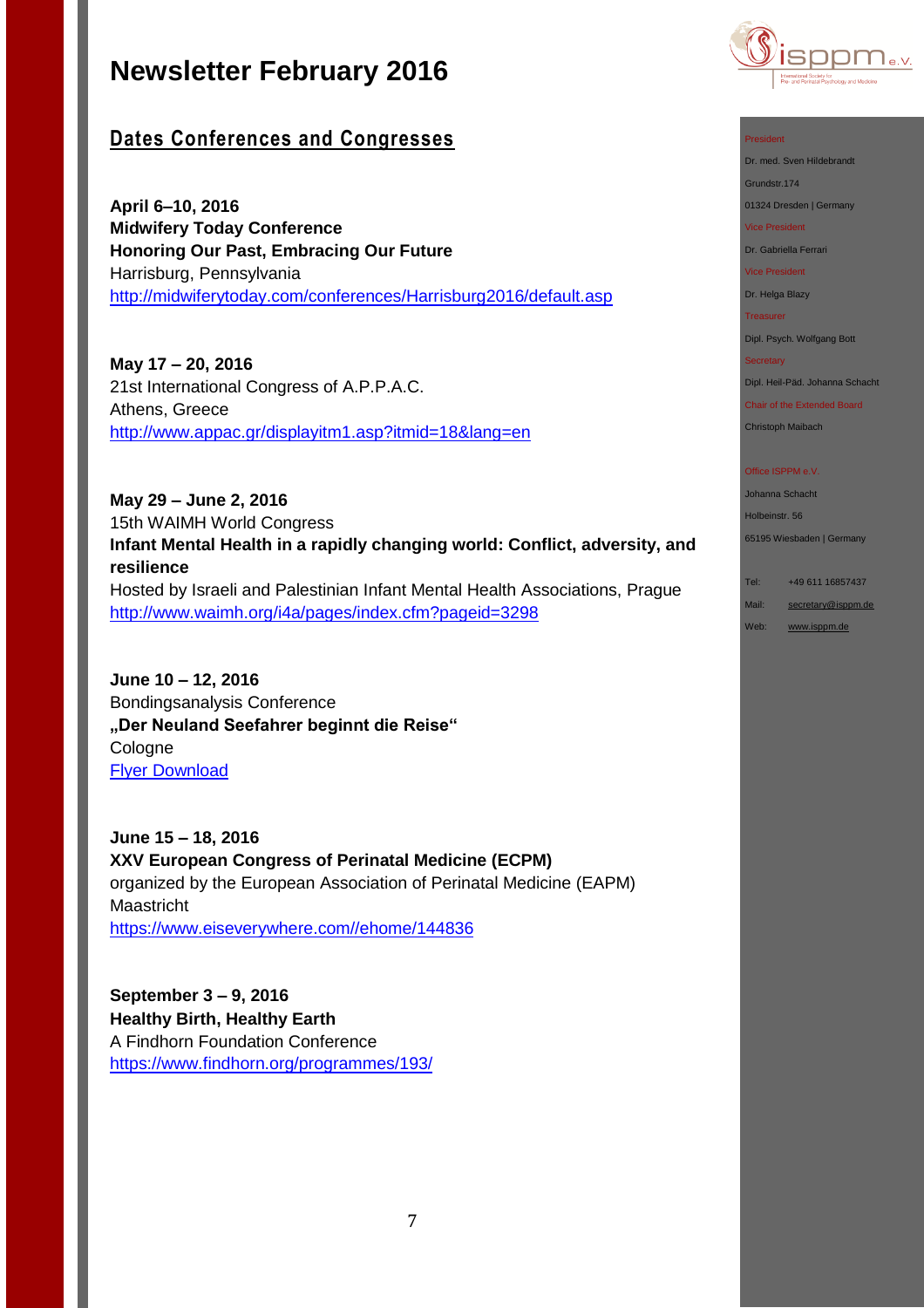

**September 16/17, 2016 2016 APPPAH Regional Conference** Bastyr University, 14500 Juanita Drive, Kenmore, WA 98028 **Pathways to Prenatal Wholeness: Integrating Healthcare Disciplines in a 21st Century Dialogue** <https://birthpsychology.com/events/2016-apppah-regional-conference>

**October 1 – 2, 2016 Attachment Parenting Congress** Hamburg [http://www.attachment-parenting-kongress.de](http://www.attachment-parenting-kongress.de/)

**October 07 – 09, 2016**  15<sup>th</sup> International Attachment Conference **Attachment and emotional Violence** Munich <http://bindungskonferenz-muenchen.de/1-1-Home.html>

**19 – 23 October 2016** Midwifery Today Conference **"Birth Is a Human Rights Issue"** Strasbourg, France <http://midwiferytoday.com/conferences/Strasbourg2016/>

**January, 2017 Human Rights in Childbirth: India Conference** Bangalore, India [humanrightsinchildbirth.com/india-conference/](http://humanrightsinchildbirth.com/india-conference/)

# **Further Education**

In Germany:

### **Baby Therapy Training**

With Rien Verdult Contents: trauma therapy for babies, healing of attachment disorders Soundness in prenatal psychology Support for parents Frequency: 12 weekends in 2016/2017 Sat: 11am - 19h Sun: 9am - 16h Data: 2016: 28/29 May 3/4 Sept, 1/2 Oct, Nov and 12/13 17/18 Dec 2016 2017: 14/15 Jan, 4/5 Mar, 1/2 Apr, May 20/21 , 26/27 Aug, September 30 + 1 Oct and 11/12 November 2017 Location: Trier, Germany, Cost: € 250 per weekend More information: [Sarah.Burgard@web.de,](mailto:Sarah.Burgard@web.de) [rien.verdult@skynet.be,](mailto:rien.verdult@skynet.be) Registration: [Sarah.Burgard@web.de,](mailto:Sarah.Burgard@web.de) Tel: +49 (0) 6588-987049

### President

Dr. med. Sven Hildebrandt

Grundstr.174

01324 Dresden | Germany

Vice President

Dr. Gabriella Ferrari

Vice President

Dr. Helga Blazy

Treasurer

Dipl. Psych. Wolfgang Bott

### **Secretary**

Dipl. Heil-Päd. Johanna Schacht

Chair of the Extended Board Christoph Maibach

### Office ISPPM e.V

Johanna Schacht Holbeinstr. 56

65195 Wiesbaden | Germany

Web: [www.isppm.de](http://www.isppm.de/)

Tel: +49 611 16857437

Mail: [secretary@isppm.de](mailto:secretary@isppm.de)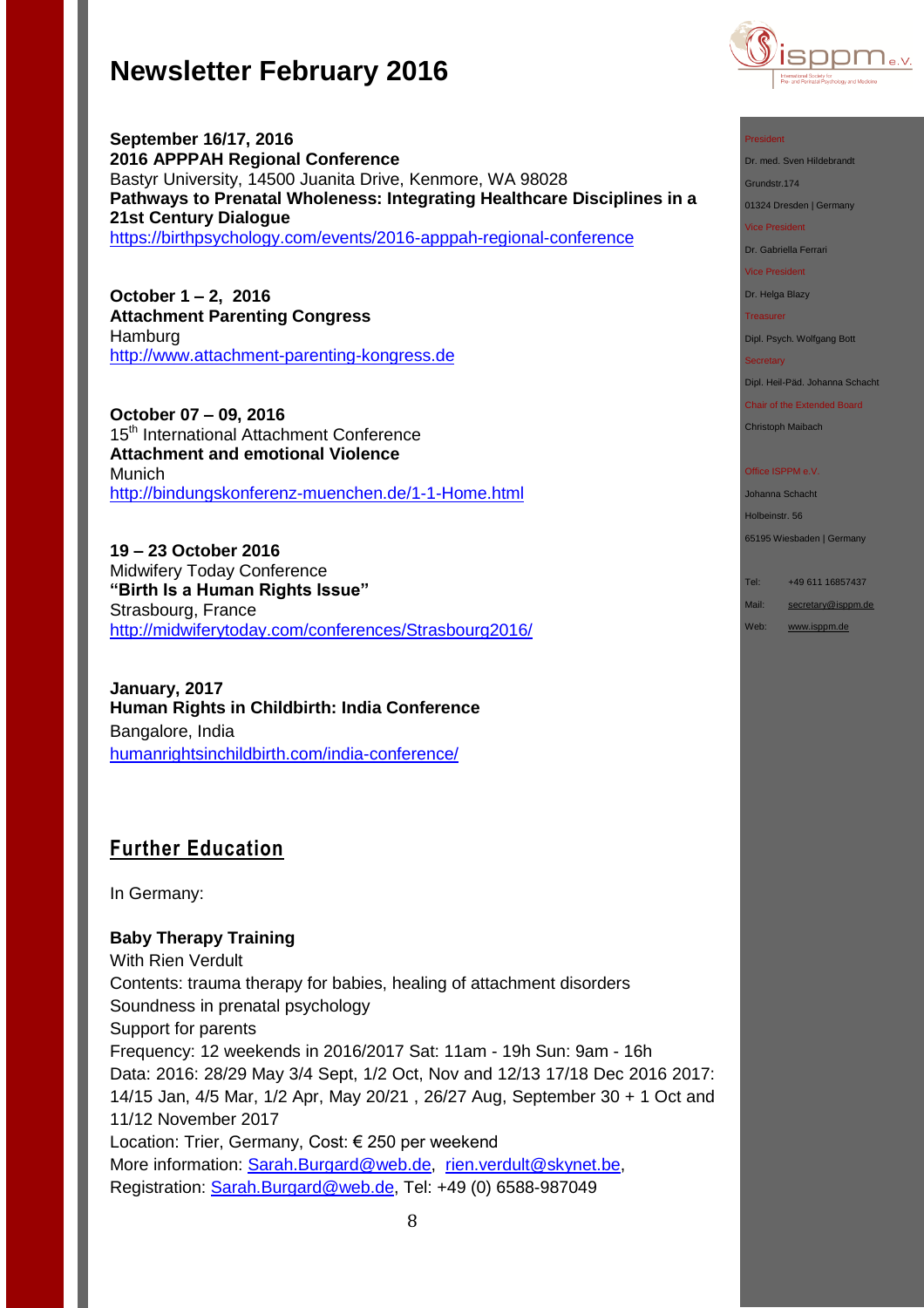

### **Foundation Course**

with Max Peschek and team in Parin at the Baltic Sea: 21 to 28 April 2017 7 to 12 November 2017 20 - 27 April 2018 2 to 7 November 2018 12 - APRIL 17 2019 3 to 8 November 2019 21 - April 26 2020 More Info: [www.ippe.info/courses/intermediate\\_course.html](http://www.ippe.info/courses/intermediate_course.html) Information and registration: Max Peschek, [peschek.max@t-online.de,](mailto:peschek.max@t-online.de) Tel.: +49 (0) 421 7 3210

In the Netherlands:

Organised by ISPPM Country Group Netherlands/Belgium **Integrative Baby Therapy Training**

Professional and practice oriented pre- and perinatal birth psychology Training leader & Tutor: Matthew Appleton MA RCST KCP

Tutor: Jenni Meyer

Organizer & Assisting: Yvonne Welling

Module 1: 11,12,13 March 2016

**Working with the Family Field**

- Module 2: 10,11,12 June 2016
	- **Birth Issues and Diagnostic Skills in Working with Babies**
- Module 3: 7,8,9 October 2016
	- **Prenatal Issues and Diagnostic Skills in Working with Babies**
- Module 4: 27,28,29 January 2017 **Birth and Beyond**
- Module 5: 19,20,21 May 2017
- **The 'Bioenergy of Wellness** Module 6: 6,7,8 October 2017

## **Transitions**

Working hours: first day: 10-18h, second day: 9:30-18 h, third day 9:30-17 h Training costs: 450 Euro (incl. lunch) each module.

Location: Rotterdam The Hague area

More information:<http://www.conscious-embodiment.co.uk/courses/>

### **Some places left!**

Information and registration: [http://www.isppm.de/en/integrative-baby-therapy](http://www.isppm.de/en/integrative-baby-therapy-training/)[training/](http://www.isppm.de/en/integrative-baby-therapy-training/)

Contact: Yvonne Welling: [integrativebabytherapytraining@gmail.com,](mailto:integrativebabytherapytraining@gmail.com) Tel.: 0031623394688

#### President

Dr. med. Sven Hildebrandt

Grundstr.174 01324 Dresden | Germany

Vice President

Dr. Gabriella Ferrari

Vice President

Dr. Helga Blazy

Treasurer

Dipl. Psych. Wolfgang Bott

#### **Secretary**

Dipl. Heil-Päd. Johanna Schacht

Chair of the Extended Board Christoph Maibach

### Office ISPPM e.V

Johanna Schacht Holbeinstr. 56

65195 Wiesbaden | Germany

Tel: +49 611 16857437

- Mail: [secretary@isppm.de](mailto:secretary@isppm.de)
- Web: [www.isppm.de](http://www.isppm.de/)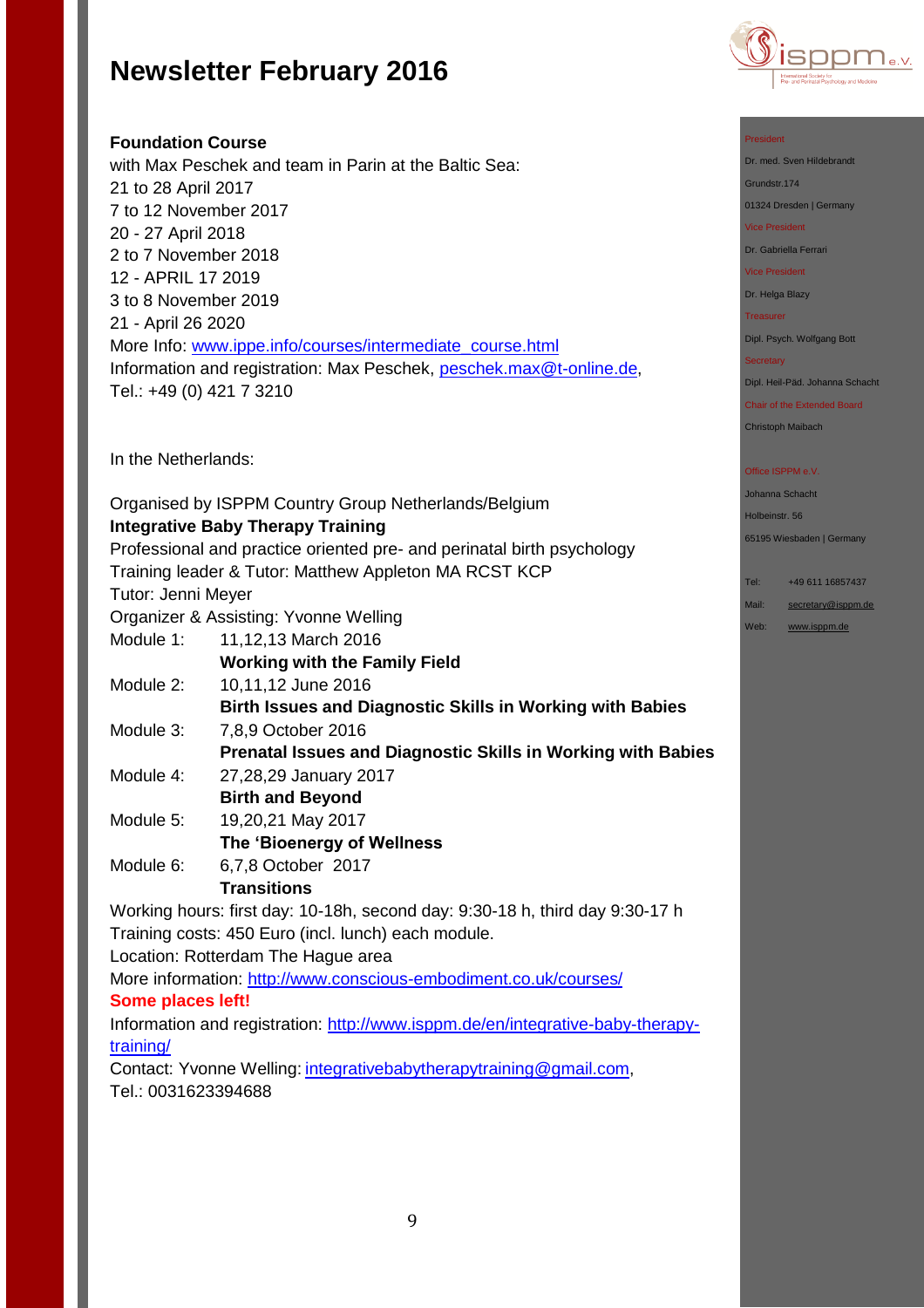

In Switzerland:

**Advanced Embodiment Course** With Karlton und Kathryn Terry and Peter Schindler Place: Seminarhotel Wasserfallen near Basel Information: [http://www.ippe.info/courses/embodiment\\_hourglass\\_classes.html](http://www.ippe.info/courses/embodiment_hourglass_classes.html)  Registration: Max Peschek: [peschek.max@t-online.de,](mailto:peschek.max@t-online.de) Tel.: +49 (0)421 7 3210

# **Workshops/Seminars**

In Belgium:

**"Healing from the very beginning"** Intro Course **Pre- and Perinatal Psychotherapy** With Max Peschek (IPPE), Assistants: Sylvie Geerdens and Marleen Dols 22 - 24 April 2016

The intro-course is suited for anyone who is interested in pre- and perinatal psychology and his personal process, especially pediatricians, gynecologists, body- and psychotherapists, craniosacral therapists, osteopaths, lactation consultants, nurses and midwives.

The course will be held in English. Translation in German and Dutch is possible. Information: Marleen Dols, [marleendols@online.nl](mailto:marleendols@online.nl) Website: [http://www.birthimprints.com](http://www.birthimprints.com/)

Please note: There was an **error** on the website www.birthimprints.com! It was only possible to register for a date in October. Those interested in the workshop from 22-24th April can **sign up to the end of February**. **There are still places available.**

In Switzerland:

Karlton Terry will be in Basel twice for **Baby Clinic:** 23/24 April 2016 19/20 November 2016

### **Birth journey – Self-awareness Workshop**

with M. Appleton & Jenni Meyer Fr Mai 6, 2016, 10:00h - So Mai 8, 2016, 17:00 h Seminar-Hotel Rigi am See, Weggis in Weggis

The complete **seminar program of ISPPM Switzerland** here: <http://www.isppm.ch/programm/>

### President

Dr. med. Sven Hildebrandt

Grundstr.174

01324 Dresden | Germany

Vice President

Dr. Gabriella Ferrari

Vice President

Dr. Helga Blazy

**Treasurer** 

Dipl. Psych. Wolfgang Bott

**Secretary** 

Dipl. Heil-Päd. Johanna Schacht

Chair of the Extended Board

Christoph Maibach

#### Office ISPPM e.V

Johanna Schacht Holbeinstr. 56 65195 Wiesbaden | Germany

Tel: +49 611 16857437

Mail: [secretary@isppm.de](mailto:secretary@isppm.de)

Web: [www.isppm.de](http://www.isppm.de/)